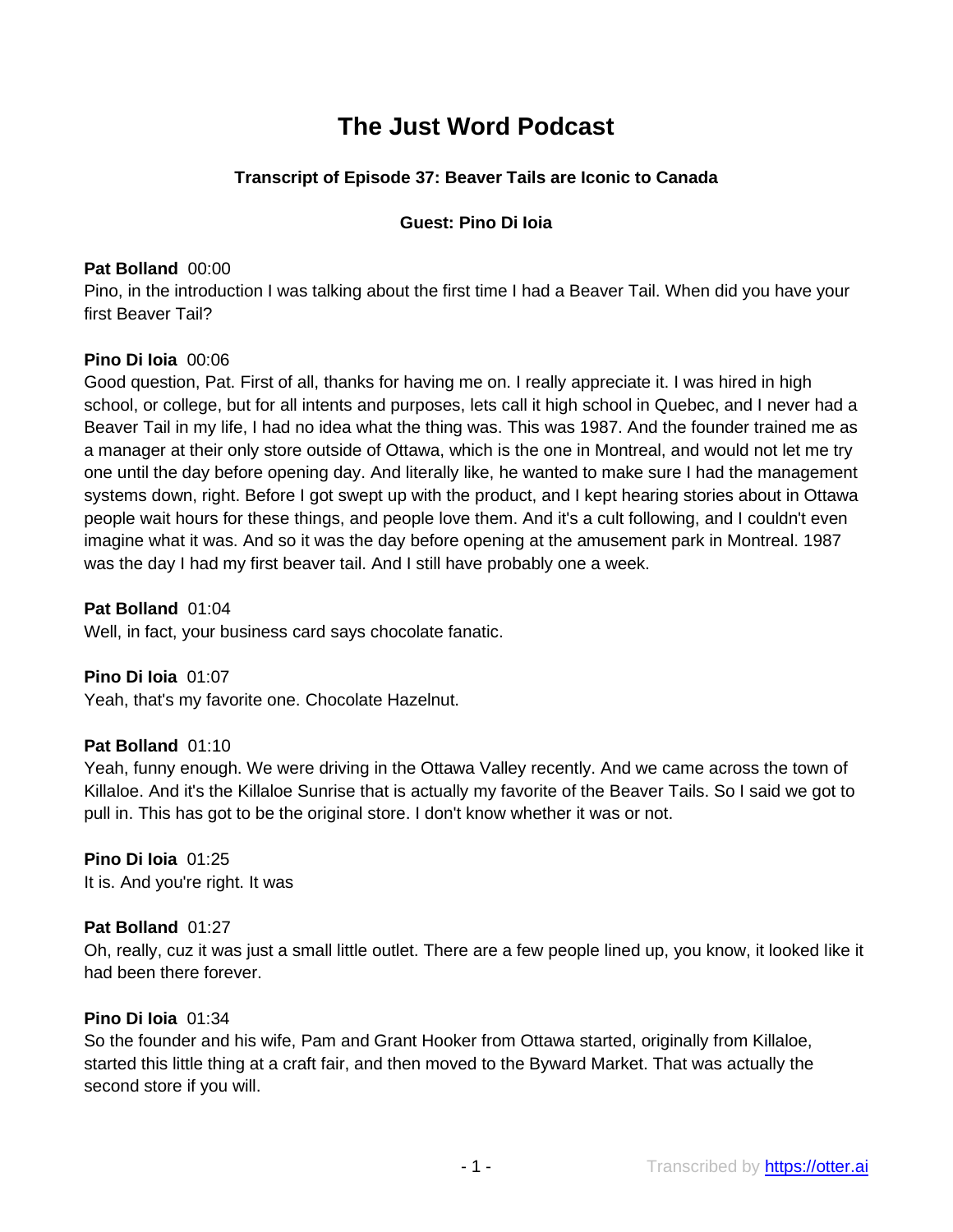## **Pat Bolland** 01:46

Oh, wow. And I had it actually get right down in the Rideau Canal. Fantastic. Okay, how big is it now?

## **Pino Di Ioia** 01:53

196 points of sale, signed or open? There's only about a dozen that are in construction. So the rest are all open. And that's that's North America wide.

**Pat Bolland** 02:03 Is it a franchise system?

**Pino Di Ioia** 02:06 It is ... Yea, go ahead.

**Pat Bolland** 02:08 And why did you go that way?

## **Pino Di Ioia** 02:10

We chose franchise. You know, franchising generally works for two reasons. Number one is if you have variables, so if you have a clothing store, well the sweater is going to be the same for you as it will be for the next guy. So less variables, get the financing in place and you open your own stores, you don't have to share any of the revenue. Food is the opposite. That's why food is so popular with franchising. There's lots of variables. So it helps us to have someone with skin in the game at store level. The more complicated the food, the more franchising lends itself, we're quite simple as far as QSR's go, but it's still ... the number two reason is location. We're in some of the most spectacular tourist locations across Canada, Banff, Old Quebec, Old Montreal, the waterfront in Victoria, and you know, all points in between? Well, let me tell you that it's very difficult. You don't go to a triple A national real estate person and say, get me into those places. It's lots of fragmented Mom and Pop landlords. And it helps when you have a local who says, I got the space for a Beaver Tail. And that's usually what happens.

## **Pat Bolland** 03:15

What is the downside, though of a franchise? Do you lose product control, for instance?

## **Pino Di Ioia** 03:21

Generally, that's always a risk. I would say that the vast majority of our franchisees are actually fans above all, and we have a question. I'm probably giving away a secret here. But we have a question in our franchise application process where we say, Can you remind us about the first time you had a Beaver Tail? You didn't know that, but

**Pat Bolland** 03:39 I didn't know that.

## **Pino Di Ioia** 03:40

There you go. That's our question. And it's amazing. They'll say I remember the first time, the sun was just rising over Grouse Mountain in Vancouver, and that's where I had my first Beaver Tail. So because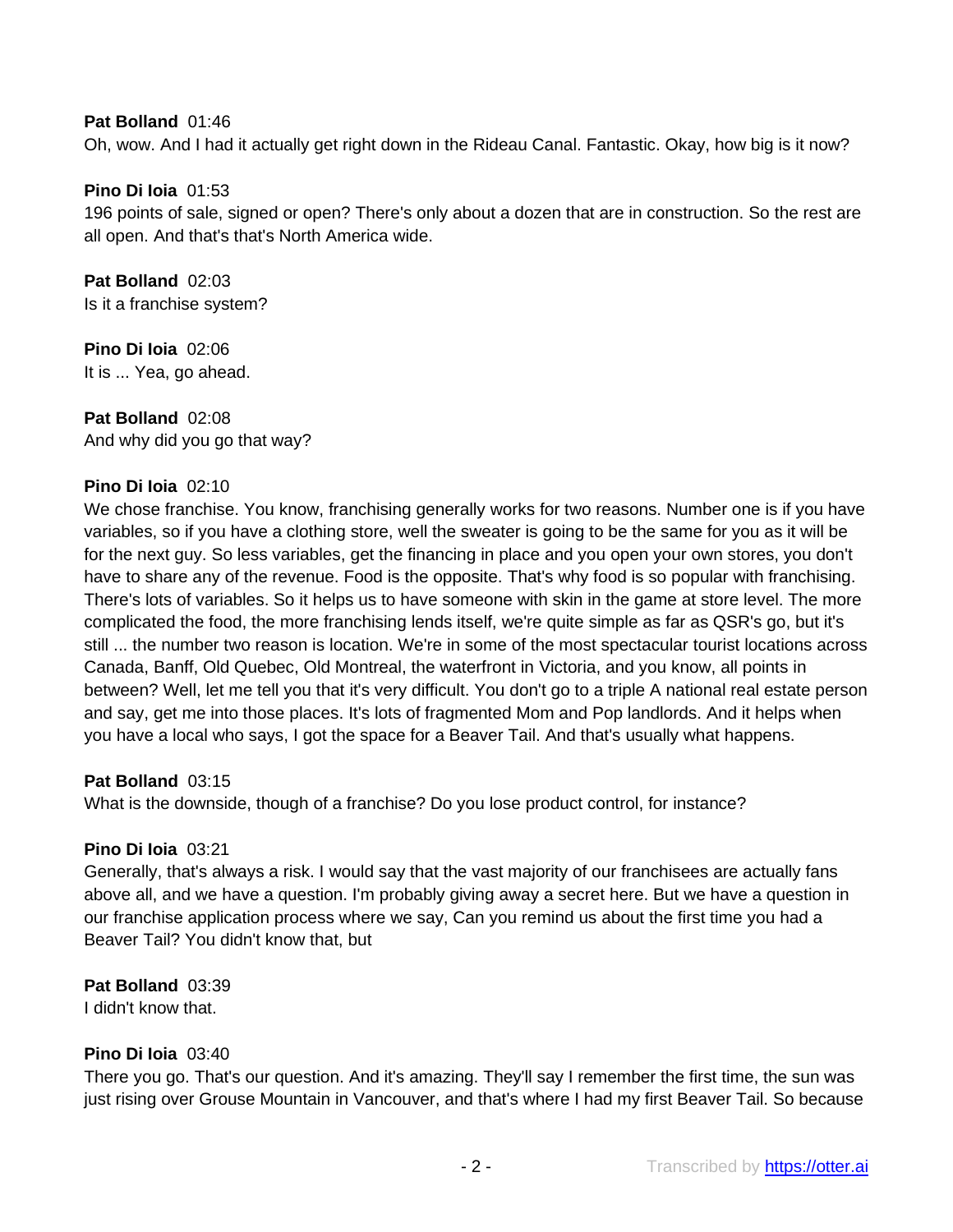they're fans, they're generally very engaged. And we, you know, I'm really, I would say even more privately, we are so proud of our franchisees, they really are fans. The downside is we share revenue. Our franchisees make more in each store than we do, we just have more stores. So we have to we have to fork over part of that revenue because they're the guys at the front lines.

## **Pat Bolland** 04:16

That's revenue sharing. Do you have a distribution issues?

## **Pino Di Ioia** 04:20

No, although, these days, you'd be surprised. So far, we've run out of a few small things here and there. We've not even when the highway was washed out in the west coast. Our distribution guys were going south and dipping into the US and coming back into Canada. We haven't closed the store because of distribution. But there's a keep us awake at night. Yep, that's that's a big, big hot potato these days.

## **Pat Bolland** 04:45

You mentioned the few numbers of QSR SKUs or a product basically, does having a franchise system limit or expand product innovation?

## **Pino Di Ioia** 04:58

Well, you may know McDonald's, the franchisees, it was the franchisee who came up with the Big Mac. When I was a franchisee, my twin brother and I, who ... he's my, my business partners are my twin brother and my wife, were over time ... decendants, we always loved chocolate hazelnut on toast. We proposed that for the Beaver Tails. And we now do about 60 tons of hazelnut a year. And it's the four chocolate based Beaver Tails are our number one SKU, they pass the all time classic cinnamon sugar. So I'm a big believer, I got to put my money where my mouth is, I was a franchisee when I proposed that. So I'm a big believer that our franchisees will ultimately find the next big winners. But we also have a nice formula Beaver Tails. But we don't have a huge amount of SKUs. It's a simple operation. So there's always that balance when we introduce something new. Make sure we don't complicate the operations.

## **Pat Bolland** 05:56

Pino Who do you actually see as your competition. I mean, it's not like you're in the burger game and you're against McDonald's or Burger King or anybody like that you're in kind of unique position.

## **Pino Di Ioia** 06:06

Right you are Yeah, we're first and foremost, we're in happiness game. Our internal slogan is we punctuate memorable moments. So if you're having an anniversary or birthday, or your kids got a good mark in math class or they graduated university, you will go to some spectacular places across Canada. And you will memorialize that visit, that little tourist outing, with a Beaver Tail. And now more and more we've got products that are made for you to take home or beaver bites, or beaver tail brownie pies. Those are products you take home. So if you're celebrating an anniversary at home by the pool or barbecue, we're there for that special moment. So to answer your question, competition, the first obvious one is ice cream. Ice cream is the happy food. Right? We sell a lot of ice cream in our stores,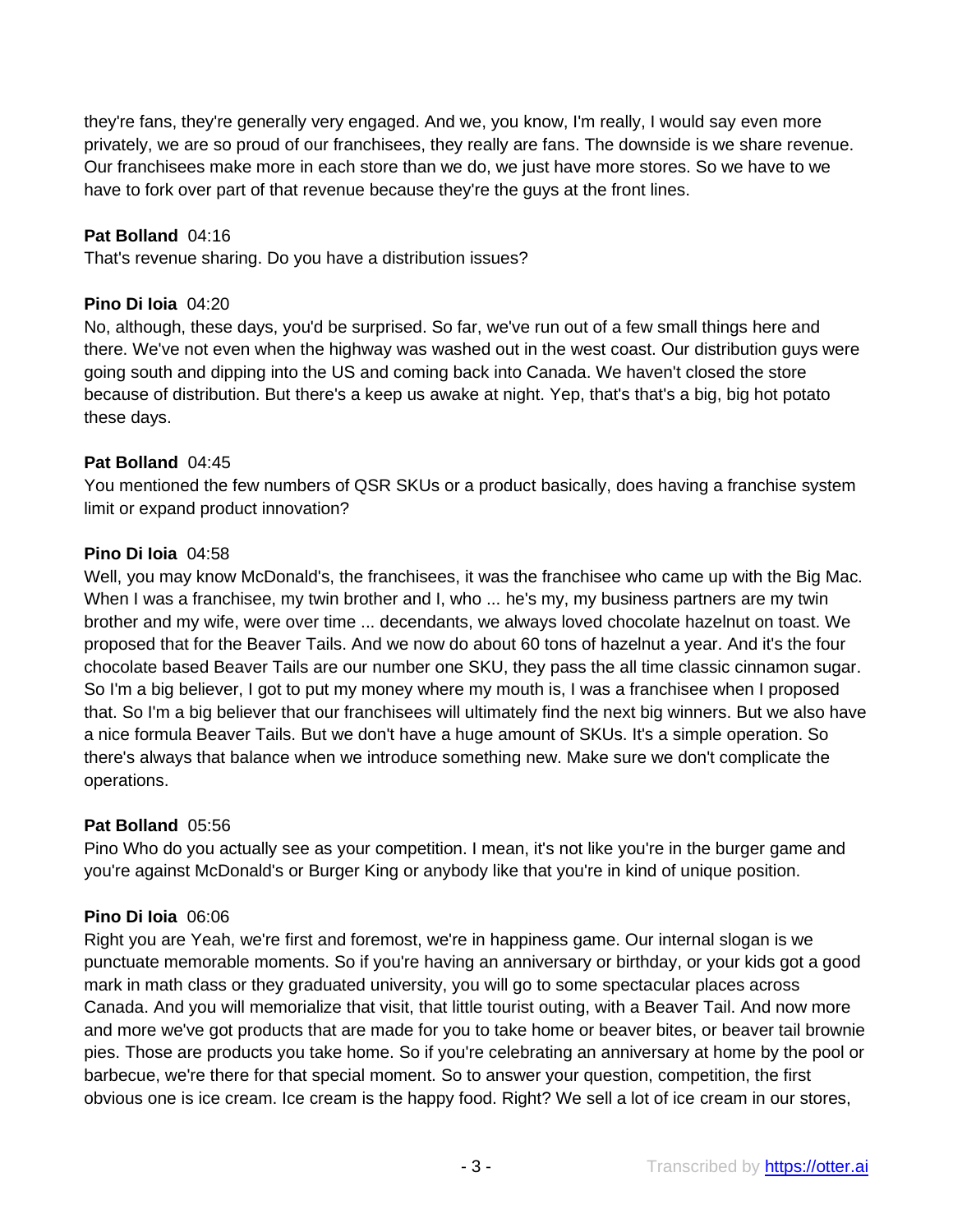but 50 or 60 of our stores sell ice cream. I think we're the largest Canadian owned national dairy chain, dairy bar chain.

## **Pat Bolland** 07:06

You don't think of Beaver Tails as a dairy product.

# **Pino Di Ioia** 07:09

Right you are. And actually interesting because our ... probably our number one ice cream product, if you will, is a scoop of ice cream on a Beaver Tail. So it's it's still about that unique shape that uniquely Canadian iconic dessert. But we're there for the fun moments. So anything you would consider serving for a fun moment. That's the competition for us.

## **Pat Bolland** 07:30

Let's just go into that ice cream concept do you do rapid kind of like a waffle cone.

## **Pino Di Ioia** 07:36

You have no way ... you've been in our r&d sessions. But we have tried so many things, but a really hot beaver tail melts ice cream. The cone serves as a funnel for your nice shirt. So we've settled finally on just serving it on a Beaver Tail on our little tray. And you scoop it right on to Beaver Tail flat. The Beaver Tail actually ends up absorbing the ice cream that melts. Sometimes the simplest obvious answer is the right answer.

## **Pat Bolland** 08:07

Wow. Okay, let's talk about expansion. I think of Beaver Tails as Canadian. Am I right? Or how much are you in the States,

# **Pino Di Ioia** 08:17

We are the quintessential Canadian desert, we've been called that by, humbly, by outsiders. We don't ever want to make that claim myself. So I think this is always where and you know, being from Quebec, that that's really an extra ... we wear it with extra pride on our arms there. Because Quebec is, unfortunately we're not always proud to be Canadians. I very much am, so for me, it's just one extra layer. But we are increasingly in the States. We're in a few amusement parks, a couple of trailers. It's only about eight stores. They took a big beating during COVID Because of amusement. So COVID was actually very good to our product and our brand. We expanded unbelievably, and most of our same store sales went up for trailers or mobiles. And for the shops, you know, as people were escaping Toronto to go to Blue Mountain, or Calgary ... to go to Banff. We did crazy, fantastic numbers. Where we lost volume was the amusement parks because they either didn't open ... the zoos, the water parks, or they were under severe restrictions. And of course, that was true in the States too. So the US had more amusement parks per store than Canada. So we were actually disproportionately hit in the States. But we haven't lost the store. And we're back hopefully to a normal year, this 2022. And probably our biggest expansion is US East Coast, leading down to Florida. That's the focus for the next two or three years as Canada just generally runs out of real estate to offer Beaver Tails is less places for us to go to

# **Pat Bolland** 09:47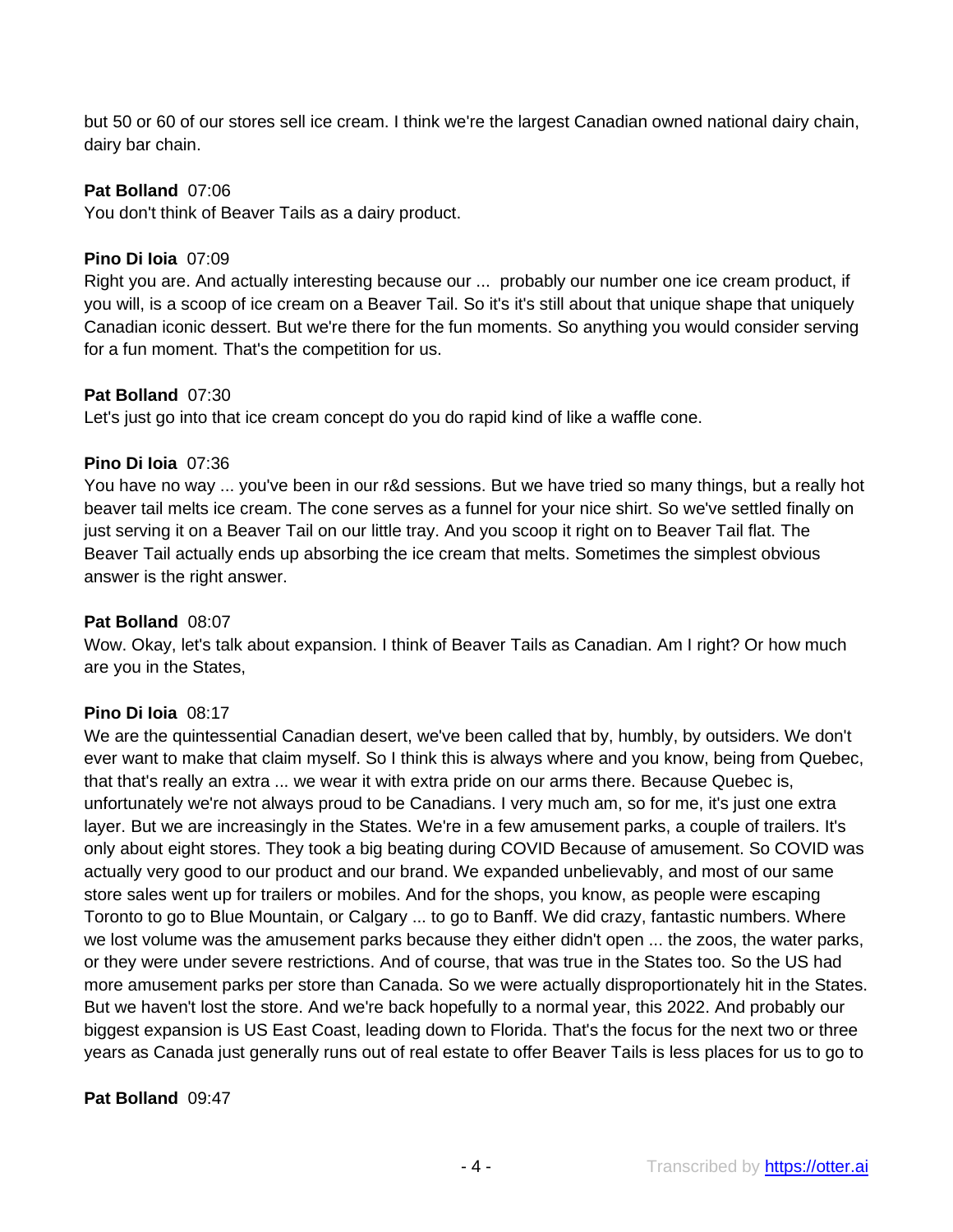You know, it's interesting, I was involved many many years ago into the in the expansion of Tim Hortons in the United States. And they first went to the border states because it was easiest to get their products across and there was some kind of a crossover Northern America, North US people from Canadians crossing over back and forth. And there was some familiarity, I guess. Are you approaching the same way?

## **Pino Di Ioia** 10:12

Similarly, Because Florida is our big target, we're we're culminating in Florida. But when you look at the amount of just Ontarians, and Quebec cars that go to the Carolinas and Florida, those tourist areas are point zero for us. So yeah, very, very much. So it's not border crossing, because Tim Hortons, you have that every day. So border crossing, you'll do that every day. We're the vacation where the tourists were the you remember it?

## **Pat Bolland** 10:38

Yeah. You mentioned earlier that it's important to have locals on board, in part because they have access to real estate. And I know that the expansion of some other fast food restaurants in the past have been done through partnership. I'm thinking, you know, Tim Hortons and Wendy's, or I don't know, there's a bunch of examples that are out there. Will you approach things that way, or try to find those unique places, whether it's a cabin at the top of Blue Mountain or something along those lines,

## **Pino Di Ioia** 11:05

Our number one is on finding the individual because our product, you know... no .... we serve millions of these a year, but no two are identical, their hand stretched. And we could have automated that years ago with with modern technology in the food world. We don't because we want every place to have its unique charm. So our architects, Canadian architects who have offices in the States, actually coincidentally, but the architects are given the mandate that every store has to have something linking a unique charm to the local community or environment. And similarly, we want to find a franchisee who's also part of the fabric of that local environment so that he or she make it their own as well. So it's individual franchisees, we're very happy when our franchisees get up to four or five stores, we only have two that are more than that. And they're unique situations in each case, but we're going to focus on the partner we're looking for. It's not a conglomerate, it's the local individual.

# **Pat Bolland** 12:01

Wow, you must have to go through a lot of applications.

## **Pino Di Ioia** 12:06

We organically so before we started advertising. So coincidentally, you really do know all our stuff there. We this is the first year we started advertising for franchise requests. Organically, we would get 20 to 30 requests a week,

**Pat Bolland** 12:21 a week,

**Pino Di Ioia** 12:23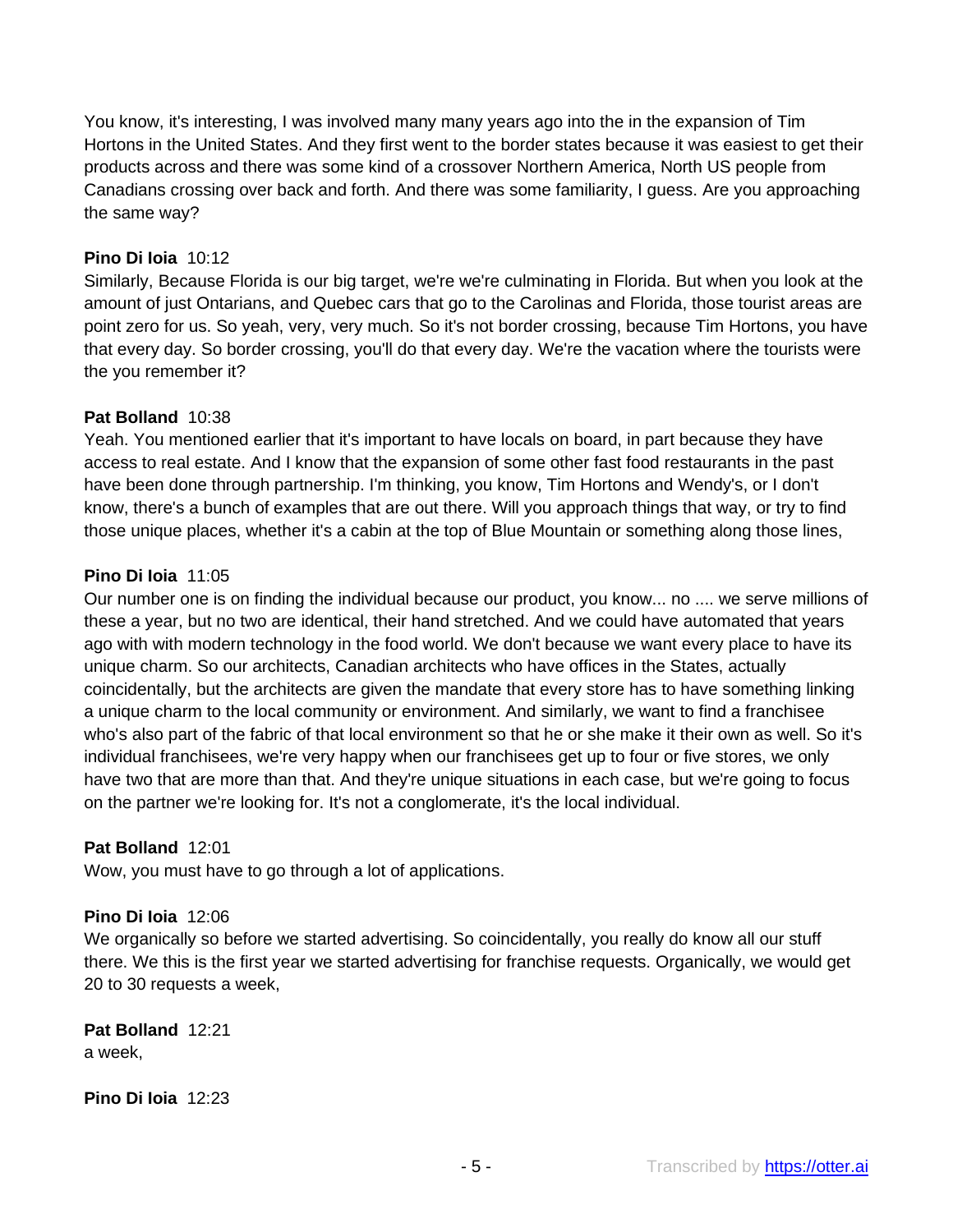just from folks who visited our shops. Occasionally, you'd get someone saying someone told me I should look into this. But mostly it's ... love Beaver Tails ... Why are you not in my community? I want your store.

# **Pino Di Ioia** 12:36

So almost ma and pa ...

# **Pino Di Ioia** 12:39

Which is what we love. Absolutely. Yeah. Absolutely. And now with the advertising. Listen, we started advertising and I think in the first eight or 10 days, we turned it off, because we got just south of 1000 applicants,

# **Pat Bolland** 12:54

You started advertising for franchisees, you know, funny you say that ... I can't recall ever hearing. Or for that matter seeing, a Beaver Tail ad, you don't have a big ad spend.

# **Pino Di Ioia** 13:06

We don't have a big ad spend for the stores either. We partly because if you're going to Blue Mountain, you're going to have a Beaver Tail. But I can't get you to go to Blue Mountain. We like to say in the office. We're not the reason you go to Canada's Wonderland but you probably won't leave Canada's Wonderland without having a Beaver Tail. And that's the same with Grouse and Whistler, and Toronto Zoo and Granby Zoo in Montreal, and, and on and on and on. So really, our ad spend has been focused on each store in store spending. But now more and more, we're doing event based advertising and a lot of digital advertising. Our channels. I don't know how many million plus view tic toc videos we have. Thankfully, my kids helped me navigate that stuff. But we resonate really well on social media, because it's such a unique product.

# **Pat Bolland** 13:55

What is your biggest challenge? Is it part of the expansion program? Is it quality control? Is it product innovation, what is your biggest challenge,

# **Pino Di Ioia** 14:07

So that by far and away, it's always people ... getting the quality team together and getting quality franchisees and for the hundreds of applications we get. You may not have the financing. You may not want to do this as a as a job, you want to invest. And while we're humbled and appreciative of that, we need someone who's taking care of the store. So if you're a banker, and this is your little side hobby, find a manager who's actually going to own part of it with you and will be in there with you but people people people. Distant second would be locations. There's just a few prime locations in Canada and places we really want to be in but it's just not the right real estate. It took us 20 years to get the spot in Banff and that was the first spot we did in Alberta. Haven't looked back we're in beautiful Waterton. And we're in Canmore. We're in Jasper now. We're opening in downtown Calgary soon. Red Deer is on the books. Edmonton is on the books too. But that first one was Banff and real estate in Banff. It was a local guy.